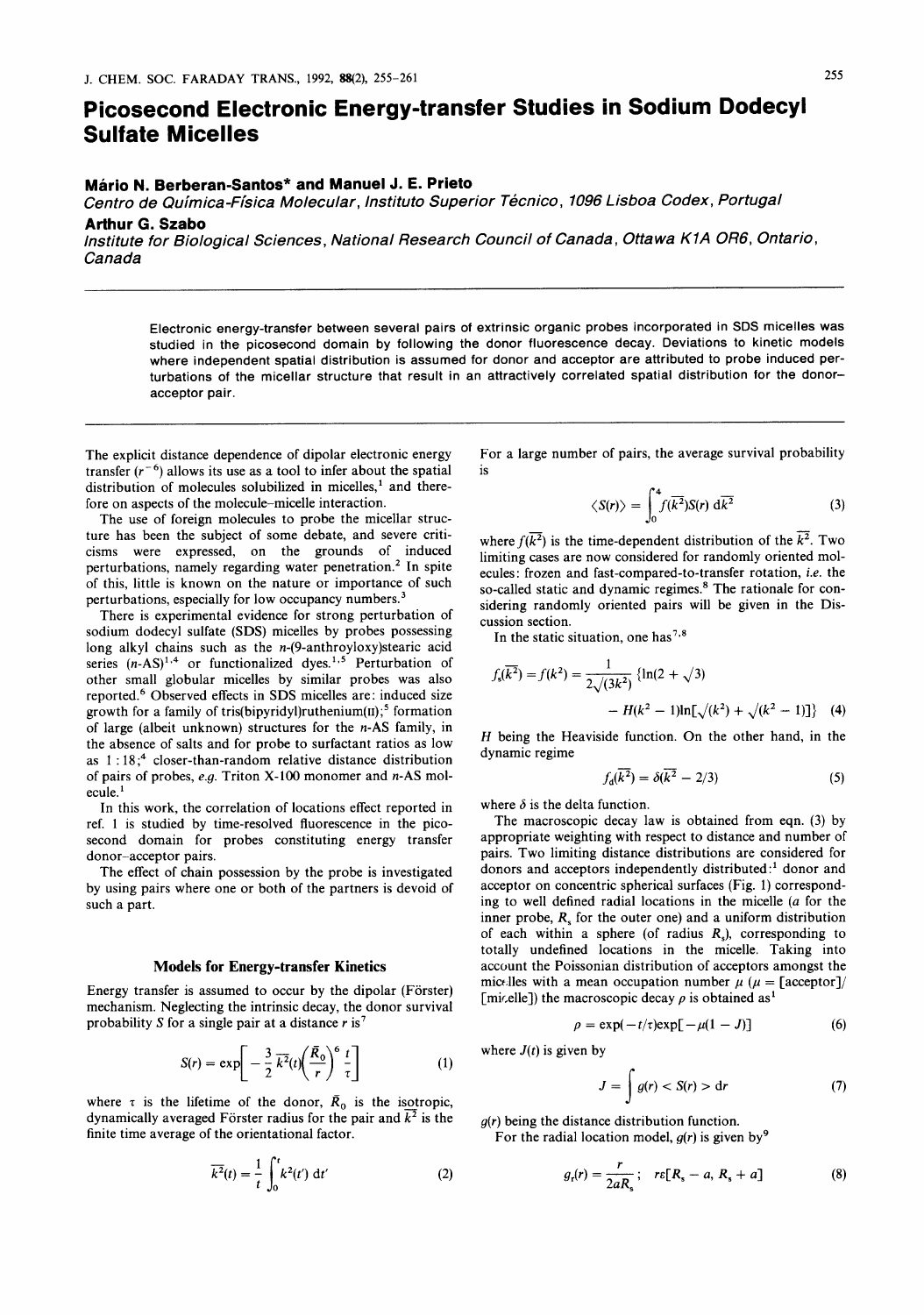

**Fig. 1**  Geometry and adimensional parameters of the system for the **R** and D model

while for the uniform distribution model it is<sup>9</sup>

$$
g_{\rm u}(r) = \frac{3r^2}{16R_s^3} \left(\frac{r}{R_s} - 2\right)^2 \left(\frac{r}{R_s} + 4\right); \quad r\epsilon[0, 2R_s] \tag{9}
$$

Four different theoretical decay laws are thus obtained namely, radial and static (R and **S),** uniform and static (U and **S),** radial and dynamic (R and D) and uniform and dynamic (U and D). The static models always correspond to lower efficiencies of transfer and exhibit smaller 'transients' as shown in Fig. 2 and also discussed in ref. 1 for the steady state. In other treatments of energy transfer in spherical geometry<sup>10,11</sup> the static case was not dealt with adequately, the results for three- $10$  or two<sup>11</sup>-dimensional infinite medium being used, these constituting poor approximations for this restricted geometry situation. Note that even for systems without rotational mobility, the kinetics of energy transfer may be close to the dynamic case owing to mixed polarization in the donor emission and/or acceptor absorption in the overlap region.'

It is important to estimate theoretically the time region where deviations to single exponential (due to energy transfer) are noticeable in the decay. It is shown in Fig. 3 that this region covers a timescale comparable to the donor's intrinsic lifetime.



**Fig. 2** Theoretical decay for the donor with an acceptor at a distance  $R_0$  in the static (---) and dynamic (---) regimes;  $\theta = t/\tau$ 



**Fig. 3**  $\rho e^{\theta}$  *vs.*  $\theta$  (R and D model) for  $\alpha = 1$ ,  $\mu = 2$  and, from the top,  $x_0 = 0.5, 1, 2$  and 3;  $\theta = t/\tau$ 

## **Materials and Methods**

## **Chemicals**

The surfactants Triton **X-100 (BDH,** scintillation grade), sodium dodecyl sulfate **(SDS,** Merck, p.a.) and the probes n-(9-anthroyloxy) stearic acids (n-AS; *n* = **3,** *6,* 9, 12, Molecular Probes, Eugene, Oregon) were used as received. The scintillator 2,5-diphenyloxazole (PPO, Nuclear Enterprises, scintillation grade) and acridine orange (AO, Fluka for microscopy) also underwent no further purification. Molecular structures are shown below.



## **Absorption and Fluorescence Measurements**

SDS micellar solutions were prepared in a  $0.1$  mol dm<sup>-3</sup> NaCl solution, the aggregation number being  $v = 91$  and the c.m.c.  $= (1.4-1.6) \times 10^{-3}$  mol dm<sup>-3</sup>. The experiments for the donor-acceptor system PPO-AO, were carried out adding no salt to the SDS micelles (c.m.c. =  $8.2 \times 10^{-3}$  mol dm<sup>-3</sup> <sup>13</sup>). *n-AS* was dissolved by adding an ether solution to a hot **(45** "C) and well stirred micellar solution.

Low micellar concentrations  $(10^{-4} \text{ mol dm}^{-3})$  and low occupancy numbers  $\mu$  ( $\mu$  < 2.1) were used, and the solutions were allowed to stand for two days before measurements.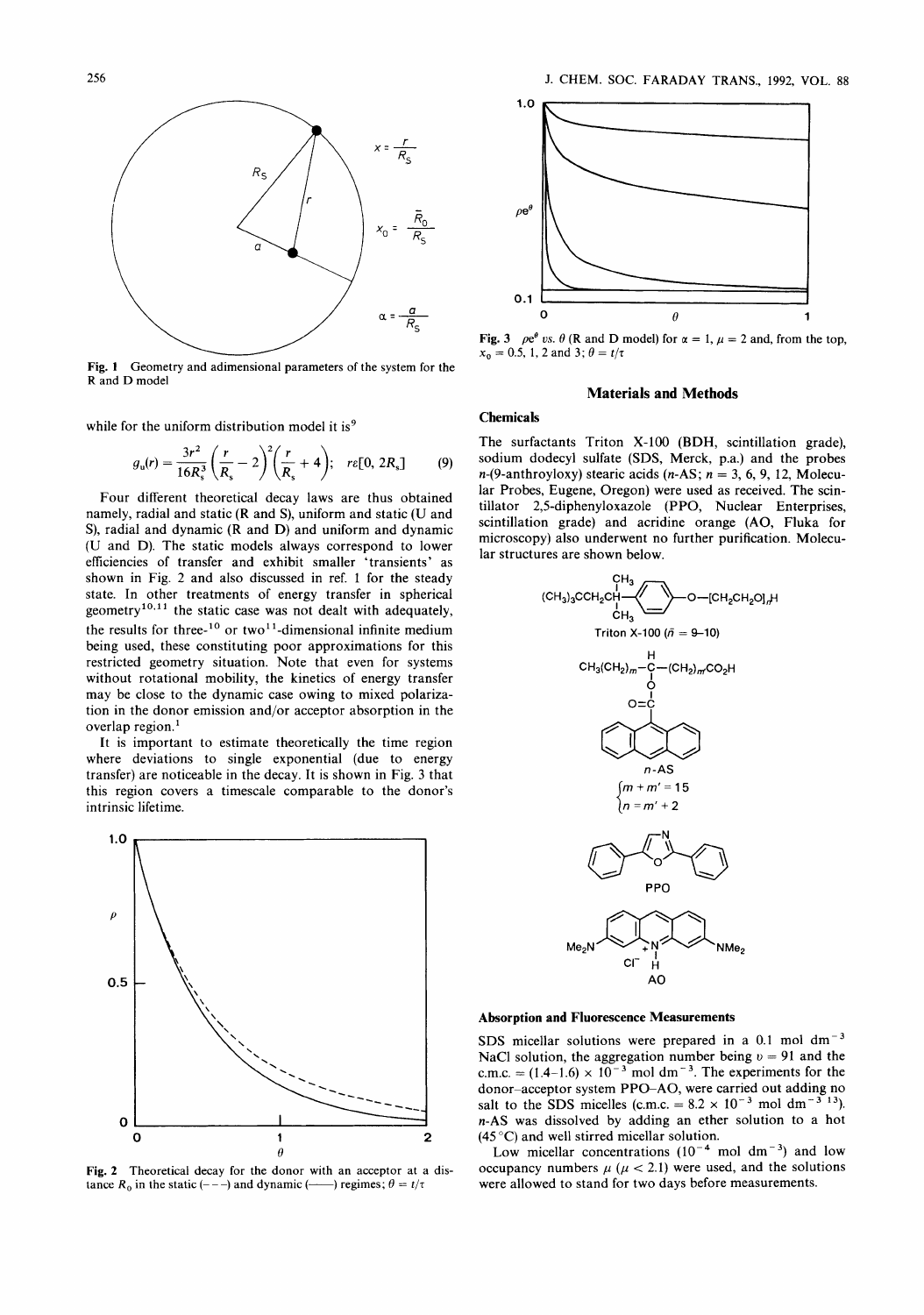The donor occupancy number was always  $\mu \approx 0.01$  to prevent energy migration.

Fluorescence spectra were obtained at 25 *"C* using Perkin-Elmer MPF-3 or MPF-44A spectrofluorimeters in a rightangle geometry, and excitation and emission bandwidths of 4 nm. Spectral correction was performed with a calibration curve obtained from fluorescence standards  $(MPF-3)^{14}$  or using a DCSU spectral correction unit (MPF-44A).

The isotropic, dynamically averaged, critical radius of transfer  $\bar{R}_0$  was calculated from eqn. 10:<sup>1</sup>

$$
\bar{R}_0 = 0.2108 \left( k^2 \phi_0 n^{-4} \int_0^\infty I(\lambda) \varepsilon(\lambda) \lambda^4 \ d\lambda \right)^{1/6} \tag{10}
$$

with  $\bar{R}_0$  in Å, where  $k^2$  is the effective orientational factor (2/3),  $\phi_0$  is the donor quantum yield in the absence of acceptor, *n* is the refractive index of the medium,  $I(\lambda)$  is the normalized fluorescence spectrum of the donor,  $\varepsilon(\lambda)$  is the molar absorption coefficient (dm<sup>3</sup> mol<sup>-1</sup> cm<sup>-1</sup>) and  $\lambda$  is in nm. There is some uncertainty regarding the value of the effective refractive index  $n$  to be used in eqn. (10), namely the sodium D line values for water  $(n_D = 1.33)$  and a long-chain hydrocarbon  $(n_D = 1.40)$  could be considered. In any case knowledge of the precise value of the refractive index is not critical, owing to the weak dependence of  $R_0$  on *n*, and to its variation within narrow limits.

Absorption spectra were recorded with a Perkin-Elmer Lambda 5 spectrophotometer.

## **Time-resolved Measurements**

The fluorescence decays were recorded using a Spectra Physics mode-locked synchronously pumped and cavitydumped dye laser system whose output was frequency doubled with a KDP crystal to give excitation pulses with a pulse width of 15 ps at a repetition rate of 825 kHz. The fluorescence was detected using a Hamamatsu 1564 **U** microchannel plate after passing through a polarizer set at the magic angle and a Jobin Yvon H10 monochromator (4 nm bandpasses). The electronic components were those usually employed in single-photon timing.<sup>15</sup> The experiments were performed using a resolution of 21.6 ps per channel and 1024 channels in the multichannel analyser.

A total of 20000 counts were usually accumulated in the maximum channel. Excitation wavelengths were chosen in the range 290-320 nm. In all cases donor fluorescence was collected at its maximum emission wavelength. Temperature (25 **"C)** was controlled to within 0.2 *"C.* The adequacy of the fit to the decay data was determined by the inspection of the weighted residual plots, the reduced  $\chi^2$  and also the Durbin-Watson parameter.<sup>16</sup>

Data treatment was carried out on a Digital PDP 11/73 computer.

For each value of the radial parameter  $\alpha = a/R_s$  (fixed) the minimum reduced  $\chi^2$  was obtained by direct search by varying the paramer  $x_0 = \bar{R}_0/R_s$ . The integral  $J(t)$  [eqn. (7)] was computed with 51 equally spaced points. Analysis was carried out by fitting over the decay portion beginning at the maximum of the decay curve and ending in the channel where the counts were 0.5% of the maximum (typically 100 counts). Background noise was subtracted by averaging over the first 70-80 channels. In one of the systems (Triton **X-100**  as a donor) correction for scattered light had to be applied and in the following way: After background correction, the experimental decay curve can be written<sup>16</sup> as  $D = AL \otimes \rho + BL$ , *L* being the convolution of the excitation pulse with the instrumental response, wavelength independent in our case,  $\rho$  being the delta-pulse response decay and *A* and *B* being fitting parameters. Application of the leastsquares minimization yields  $A$  and  $B$  as a function of  $\alpha$  and **x,** and hence the relative weight of scattered light *(B/A).*  Beginning the analysis a few channels after the maximum while fixing  $B = 0$  always yielded identical results, thus confirming that no rising edge effects were present other than scattering.

#### **Results**

All the experiments for the donor-acceptor pairs described in Table 1 were performed in SDS micellar solutions.

The systems for the energy-transfer study verify the following criteria, imposed by the model assumptions: (i) complete absence in the aqueous phase, i.e. strict micellar solubility of donor and also of acceptor (definition of  $\mu$ ); (ii) single exponential donor decay in the absence of acceptor; (ii) short or moderate donor lifetime (no significant diffusional contribution); (iv)  $R_0 \approx R_s$ . Were the critical radius of transfer,  $R_0$ , too large, an active sphere of quenching mechanism would be operative, and no information on probe location could be obtained.'

In Table 1 are also presented the donor's quantum yield,  $\phi_0$ , and the relevant Förster critical radius,  $R_0$ .

Absorption and emission spectra of PPO and AO are shown in Fig. 4. Spectral data for the other probes, Triton **X-** 100 (monomer), and n-AS were previously reported.'



**Fig. 4** Absorption and fluorescence spectra in SDS micelles of the probes: PPO  $[(-\ )$ ,  $\epsilon$  (306 nm) = 2.4  $\times$  10<sup>4</sup> dm<sup>3</sup> mol<sup>-1</sup> cm<sup>-1</sup>,  $\lambda_{\text{exc}}$  = 341 nm]; AO  $[(- -), \varepsilon(496 \text{ nm}) = 2.2 \times 10^4 \text{ dm}^3 \text{ mol}^{-1} \text{ cm}^{-1}, \lambda_{\text{exc}} = 496 \text{ nm}]$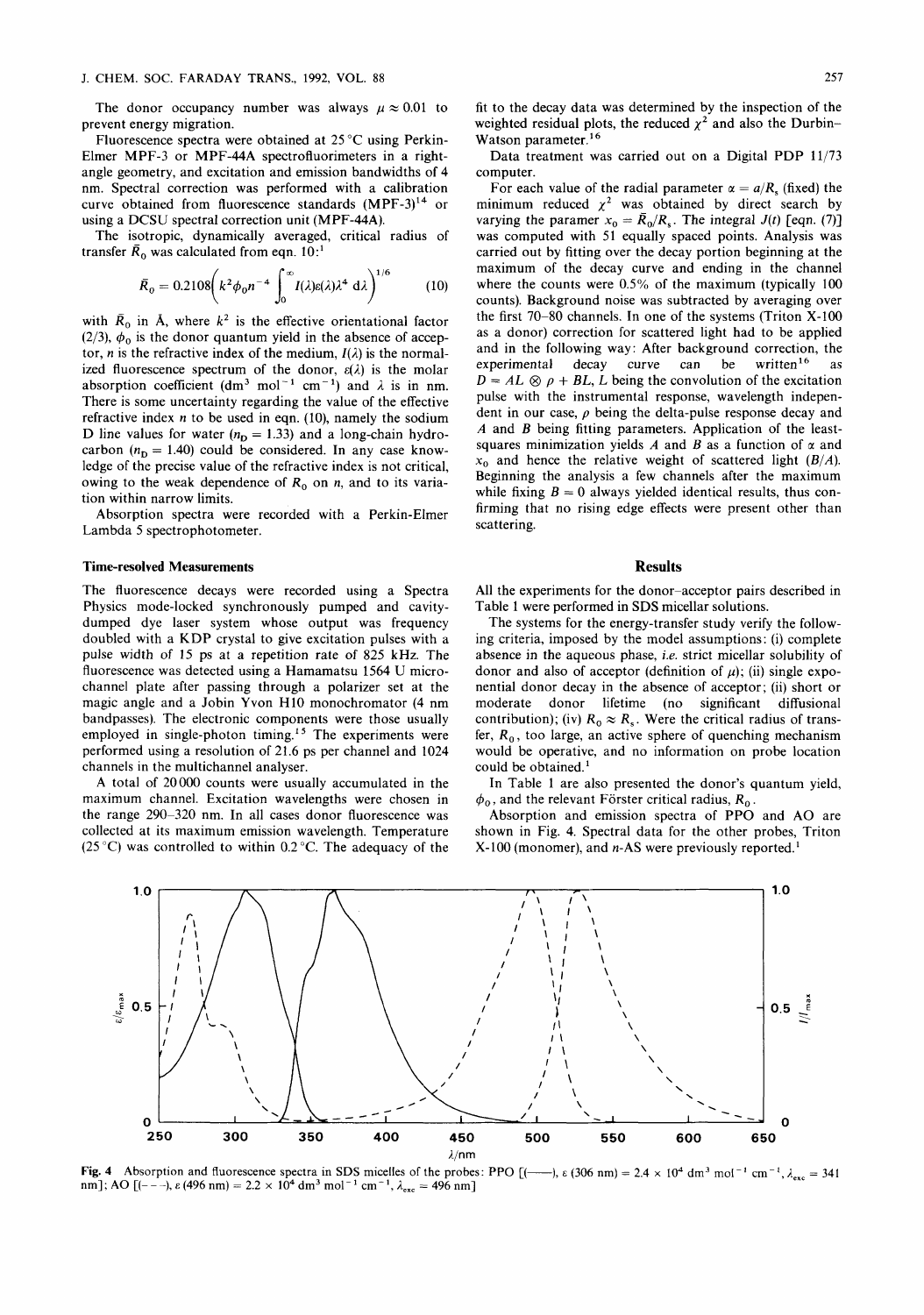**Table 1** Fluorescence quantum yields  $\phi_0$  of the donors, and Förster critical radius  $\bar{R}_0$  [eqn. (10),  $k^2 = 2/3$  and  $n = 1.33$ ], for the donoracceptor pairs solubilized in SDS micelles

| donor                     | acceptor                  | Φn                | $\bar{R}_{0}/\tilde{A}$ |
|---------------------------|---------------------------|-------------------|-------------------------|
| <b>PPO</b>                | AΟ                        | $1.00^{a}$        | 29                      |
| <b>PPO</b>                | $n-AS$ ( $n = 3, 6$ )     | $1.00^a$          | 31                      |
| Triton X-100<br>(monomer) | $n-AS$ ( $n = 6, 9, 12$ ) | 0.30 <sup>b</sup> | 19                      |

<sup>*a*</sup> Determined *vs.* PPO in cyclohexane,  $\phi_F = 1.0$ .<sup>17</sup> <sup>*b*</sup> Determined *vs.* naphthalene in cyclohexane,  $\phi_F = 0.23.^{17}$ 

#### **Fluorescence Decay of the Probes**

As required for the model application, the decay of both donors, PPO (Fig. 5) and Triton X-100 (Fig. 6) is single exponential, with lifetimes of 1.84 and 6.42 ns, respectively.

No transient effects due to oxygen quenching were therefore observed in the solutions.<sup>18</sup><sup>†</sup>

In order to obtain additional evidence regarding the strict solubility of the probes in the micelles, a study of its fluorescence decay was carried out. For monomeric Triton X-100 in water (10<sup>-5</sup> mol dm<sup>-3</sup>), well below its c.m.c. =  $2.4 \times 10^{-4}$ mol  $dm^{-3}$ ,<sup>19</sup> the decay is almost single exponential with a lifetime of **4.5** ns; Above the c.m.c. the lifetime increases up to 6.4 ns. The other probe, AO, when in micelles of **SDS**   $(\mu = 0.05)$ , is also single exponential ( $\tau = 3.28$  ns).

The n-AS decay is complex, wavelength and viscosity dependent, and in general can only be fitted by a sum of three exponentials.20 This behaviour is attributed to the intramolecular torsional relaxation in the excited state,  $20.21$  and this fact prevents its use as a donor in a time-resolved study.

#### **Energy-transfer Studies**

Donor decay data were analysed according to the dynamic models, assuming radial (R and D) or uniform **(U** and D) distribution of the probes.



Fig. **5** Fluorescence decay and plot of the weighted residuals of PPO incorporated in SDS micelles.  $\chi^2 = 1.06$ , DW = 2.08,  $\tau = 1.84$ ns



Fig. *6* Fluorescence decay and plot of the weighted residuals of Triton X-100 (monomer), incorporated in SDS micelles.  $\chi^2 = 1.22$ ,  $DW = 1.80, \tau = 6.42$  ns

## *System PPO-A0*

Upon increasing the mean occupancy number  $\mu$  of the acceptor (AO), the decay of **PPO** becomes increasingly complex and can only be fitted by a minimum of three exponentials,



**Fig. 7** • Fluorescence decay of PPO  $(\lambda_{em} = 370 \text{ nm})$ , in the presence of AO  $(\mu = 0.52)$ , and plot of the weighted residuals for the best fits to the radial model (R and D): (a)  $\alpha = 0$ , (b)  $\alpha = 0.4$ , (c)  $\alpha = 1$  and (d) homogeneous distribution of probes (U and D model)

From the reported oxygen solubility in SDS micelles it can be estimated that under atmospheric conditions  $\mu(O_2) = 0.02$ , *i.e.* 98% of the micelles are  $O_2$  free. Quenching from oxygen dissolved in the bulk water is also negligible in this case.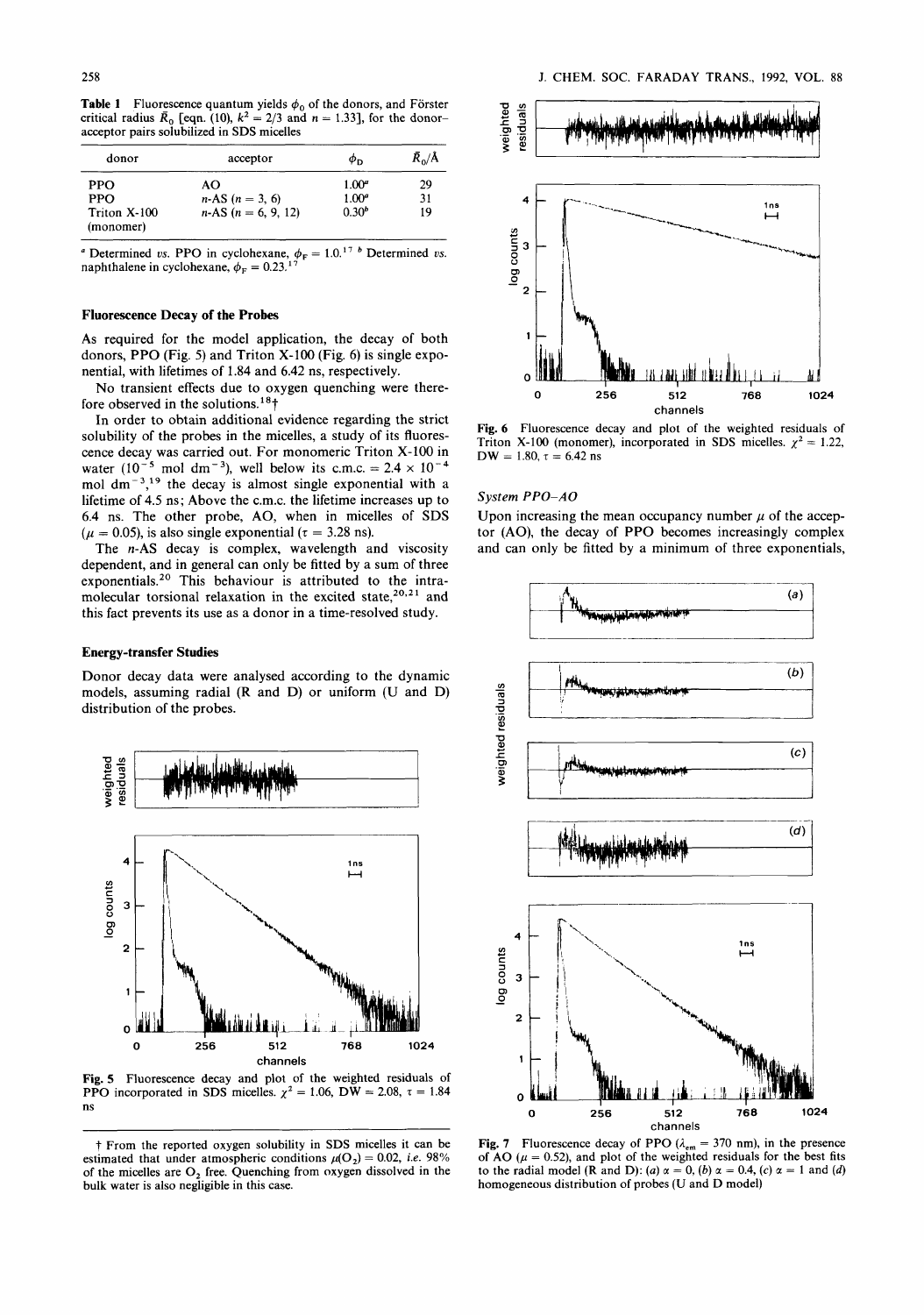**Table 2** Values of  $x_0$  and  $\chi^2$  (in parenthesis) corresponding to the fit of PPO decay for the indicated values of radial parameter  $\alpha$  (R and D model) and two mean occupancy numbers  $\mu$  of acceptor, AO, in SDS micelles

|      | α            |             |             |             |             |             |
|------|--------------|-------------|-------------|-------------|-------------|-------------|
| и    |              | 0.2         | 0.4         | 0.6         | 0.8         |             |
| 0.52 | 1.61(6.96)   | 1.61(5.66)  | 1.69(4.26)  | 1.84(3.64)  | 2.03(3.40)  | 2.24(3.34)  |
| 1.04 | 1.59 (31.14) | 1.58(24.07) | 1.64(15.91) | 1.76(12.31) | 1.94(10.94) | 2.14(10.61) |

**Table 3** Values of  $x_0$ ,  $\chi^2$ , and Durbin-Watson parameter (DW) corresponding to the fit of PPO decay **(U** and D model), for two mean occupancy numbers  $\mu$  of acceptor, AO in SDS micelles

| $\mu$ | $x_0$ | $\chi^2$ | <b>DW</b> |
|-------|-------|----------|-----------|
| 0.52  | 1.13  | 1.29     | 1.62      |
| 1.04  | 1.15  | 4.65     | 0.42      |

no physical meaning being attributed to the recovered lifetimes and pre-exponential coeficients.

The experimental decay was then fitted to the dynamic (R and D; U and D) models for energy transfer, Fig. **7** and Table 2 and Table 3.

The model recovered value of  $x_0$  is largely independent of the mean occupancy number, but the goodness of fits judged, *e.g.* by the  $\chi^2$  value, is worse for the higher value of  $\mu$ .

Although the fit improves upon increasing the  $\alpha$  value, it is not satisfactory even for the maximum allowed value  $\alpha = 1$ . The deviation is greatest in the short-time region, where the experimental decay is always faster than the theoretical one.

For the U and D model the recovered  $x_0$  values are also  $\mu$ independent, but  $\chi^2$  is again worse for the higher value. The plot of residuals Fig. *7(d)* is qualitatively similar to the ones obtained for the R and D model.

## *System PPO-n-AS*  $(n = 3, 6)$

A trend of variation similar to the previous system was observed. The complex decay inherent to the energy transfer mechanism, is not satisfactorily fitted by either models (Tables **4** and *5),* while it improves when a radial position of both chromophores is assumed  $(\alpha = 1)$ . Again the value of  $x_0$ shows no significant variation with  $\mu$ , and is identical within error for both probes. Regarding the fit to the U and D model, the arguments described for the PPO-A0 system apply-

## *System Triton* X-100-n-AS (n = *6, 9, 12)*

As described for the previous systems, the deviations in the model fitting are significant at the shorter range of times of the donor decays, when in the presence of any of these acceptors. The  $x_0$  value is again  $\mu$  independent, and also identical for all the probes, *i.e.* does not depend on the substitution of the chromophore on the aliphatic chain, Table **6.** 

**Table 5** Values of  $x_0$ ,  $\chi^2$ , and Durbin-Watson parameter (DW), corresponding to the fit of PPO decay (U and D model), for two mean occupancy numbers  $\mu$  of acceptor  $[n-AS (n = 3, 6)]$  in SDS micelles

| $\mu$ | $x_0$         | $\chi^2$ | <b>DW</b> |
|-------|---------------|----------|-----------|
|       | $3-AS$        |          |           |
| 0.50  | $1.27 - 1.29$ | 1.15     | 1.65      |
| 0.99  | 1.33          | 1.25     | 1.37      |
|       | $6-AS$        |          |           |
| 0.50  | 1.48          | 0.99     | 1.99      |
| 0.99  | $1.40 - 1.41$ | 1.39     | 1.60      |

The unsatisfactory fit to the U and D model is shown by the data in Table **7.** 

#### **Discussion**

#### **Fluorescence Decay of the Probes**

The lifetime of Triton **X-100** (monomer), when in micelles of SDS,  $\tau = 6.42$  ns, is similar to the one obtained for Triton **X-100 above its c.m.c.,**  $\tau = 6.4$  **ns, this value being higher than** the one reported in the literature  $\tau = 4.0$  ns.<sup>22</sup>

For the monomer in water, the measured value of  $\tau = 4.5$ ns, is in agreement with the published value.<sup>22,23</sup>

For **A0** in the pre-micellar region of SDS micelles  $(5 \times 10^{-3} \text{ mol dm}^{-3})$ , biexponential decay of 0.98 ns (51%) and 3.20 ns  $(49%)$  is found in the literature.<sup>24</sup> The long component is identical to our value of 3.20 ns, the short component probably arising from A0 complexes with a few molecules of **SDS.24** 

It can be concluded from the above that all the probes are indeed incorporated in the **SDS** micelles.

#### **Energy-transfer Studies**

Both models for energy transfer imply decay laws that are not strictly verified. In all cases, the statistical criteria for fitting (weighted residuals plot, reduced  $\chi^2$  and Durbin-Watson parameter) point to significant deviations. In addition, the fit was always better for  $\alpha = 1$ , and some of the recovered  $x_0$  values were out of an expected range, being too high. A global explanation for these observations is the existence of a decay faster at shorter times than the theoretically

**Table 4** Values of  $x_0$  and  $\chi^2$  (in parenthesis) corresponding to the fit of PPO decay for the indicated values of radial parameter  $\alpha$  (R and D model) and mean occupancy number of acceptor,  $n-AS$  ( $n = 3, 6$ ), in SDS micelles

|       |            | α          |            |            |            |            |
|-------|------------|------------|------------|------------|------------|------------|
| $\mu$ | 0          | 0.2        | 0.4        | 0.6        | 0.8        |            |
|       |            |            | $3-AS$     |            |            |            |
| 0.50  | 1.51(2.81) | 1.54(2.24) | 1.66(1.82) | 1.84(1.65) | 2.04(1.59) | 2.26(1.57) |
| 0.99  | 1.52(6.26) | 1.55(4.32) | 1.68(2.88) | 1.86(2.34) | 2.07(2.15) | 2.29(2.10) |
|       |            |            | $6-AS$     |            |            |            |
| 0.50  | 1.54(1.94) | 1.59(1.66) | 1.74(1.46) | 1.94(1.38) | 2.16(1.35) | 2.39(1.34) |
| 0.99  | 1.52(6.04) | 1.56(4.30) | 1.70(3.04) | 1.89(2.58) | 2.10(2.41) | 2.33(2.31) |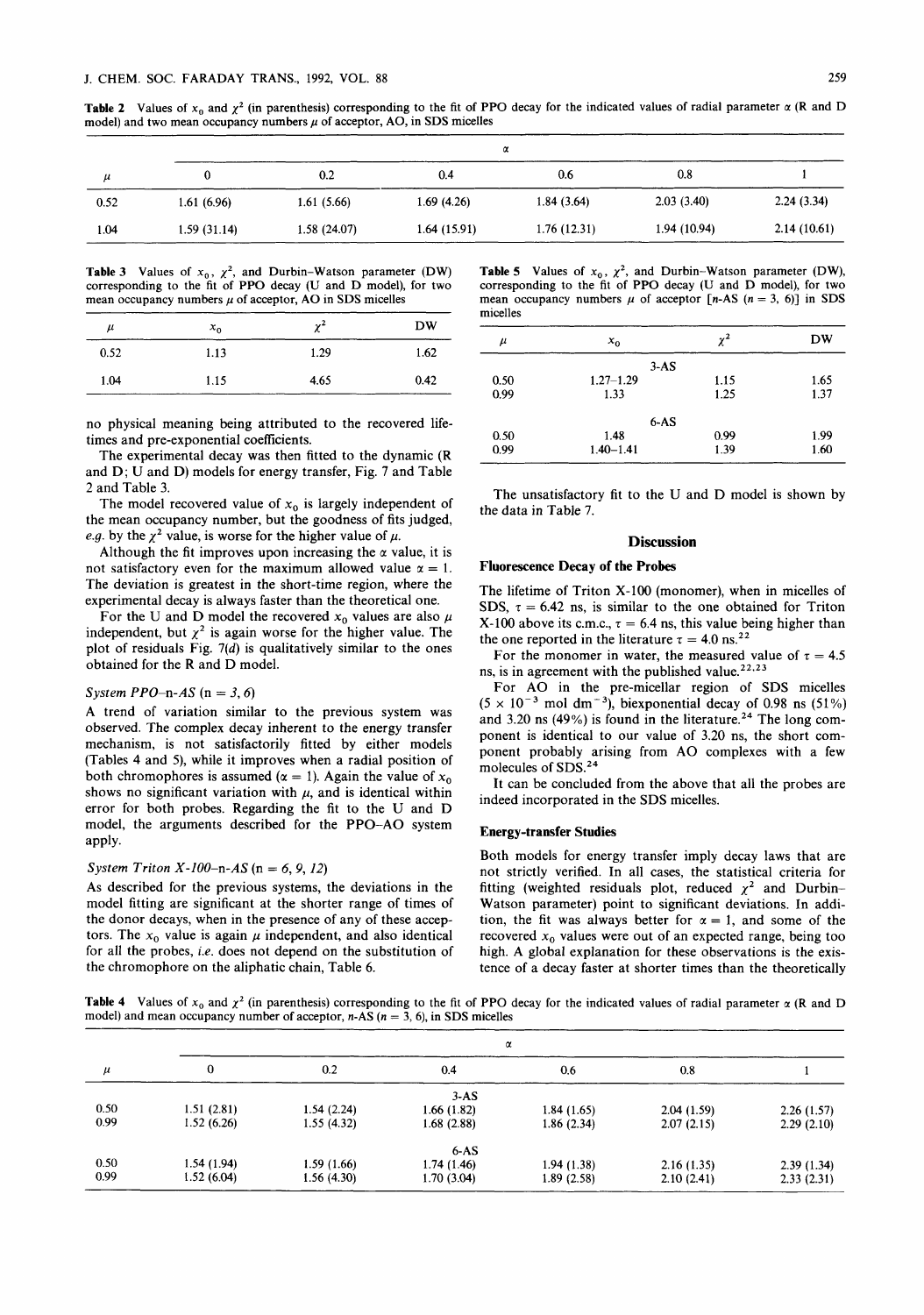|       | $\alpha$     |             |            |            |            |             |
|-------|--------------|-------------|------------|------------|------------|-------------|
| $\mu$ | $\mathbf{0}$ | 0.2         | 0.4        | 0.6        | 0.8        |             |
|       |              |             | $6-AS$     |            |            |             |
| 1.03  | 0.78(7.80)   | 0.75(6.22)  | 0.78(2.32) | 0.88(1.23) | 1.01(1.22) | 1.13(1.22)  |
| 2.05  | 0.76(13.66)  | 0.75(10.93) | 0.74(3.44) | 0.85(2.53) | 0.98(2.63) | 1.10(2.64)  |
|       |              |             | $9-AS$     |            |            |             |
| 1.01  | 0.79(7.73)   | 0.78(5.84)  | 0.80(1.61) | 0.92(1.13) | 1.07(1.15) | 1.21(1.16)  |
| 2.02  | 0.76(14.69)  | 0.75(11.60) | 0.75(3.08) | 0.84(1.22) | 0.98(1.25) | 1.09(1.26)  |
|       |              |             | $12-AS$    |            |            |             |
| 0.96  | 0.77(4.64)   | 0.76(3.82)  | 0.78(1.58) | 0.89(1.25) | 1.03(1.26) | 1.15(1.26)  |
| 1.92  | 0.75(7.75)   | 0.75(6.30)  | 0.74(2.09) | 0.82(1.28) | 0.96(1.31) | 1.07 (1.31) |

**Table 6** Values of  $x_0$  and  $\chi^2$  (in parenthesis) corresponding to the fit of Triton X-100 (monomer) decay in the presence of n-AS (n = 6, 9, 12) acceptors for the indicated values of radial parameter  $\alpha$  (R and D model) and mean occupancy numbers  $\mu$ 

expected one. The minimum of the  $\chi^2$  observed in all the fits to occur for  $\alpha = 1$  can thus be explained by considering that it is for this value of the radial parameter that one has the greatest number of donor-acceptor pairs at short distances, eqn. (S), and therefore the fastest possible decay. The same argument applies to some high  $x_0$  values (when PPO is the donor), *e.g.* the recovered  $x_0 = 2.2$  for the PPO-AO system implies  $R_s = 13 \text{ Å}$ , too small for an SDS micelle  $(R \approx 22-24)$  $\hat{A}$ ),<sup>25</sup> if it is assumed that AO is incorporated at the micellar interface as happens with other charged aromatics. This situation is identical to that observed for the  $PPO-n-AS$  system where  $x_0 \approx 2.3$ . In contrast to the Triton X-100-n-AS pairs,  $x_0 \approx 1.1$ , obtained for all the anthroyloxy acceptors, implies  $R_s \approx 17$  Å, identical to the one obtained in the steady-state study' and reasonable for this micelle.

In Table 8 are presented the recovered *R,* values from both dynamic models. With the exception of the described systems when PPO is the donor in the R and D model, the values obtained are within the expected range for this micelle. It should be stressed that in agreement with conclusions derived from a steady-state study of some of these systems,' it is almost always possible to obtain a reasonable radius for a micelle with any model. In this way conclusions on probe locations obtained from restricted models<sup>10,11,26,27</sup> are probably insignificant.

**Table 7** Values of  $x_0$ ,  $\chi^2$  and Durbin-Watson parameter (DW), corresponding to the fit of PPO decay in the presence of acceptor  $n-AS$   $(n = 6, 9, 12)$  (U and D model), for two mean occupancy numbers,  $\mu$ 

| $\mu$ | $x_0$ | $\chi^2$ | <b>DW</b> |
|-------|-------|----------|-----------|
|       |       | $6-AS$   |           |
| 1.03  | 1.18  | 7.75     | 0.29      |
| 2.05  | 1.17  | 16.08    | 0.15      |
|       |       | $9-AS$   |           |
| 1.01  | 1.19  | 14.01    | 0.13      |
| 2.02  | 1.17  | 15.99    | 0.11      |
|       |       | $12-AS$  |           |
| 0.96  | 1.18  | 5.75     | 0.40      |
| 1.92  | 1.16  | 6.90     | 0.28      |

**Table 8** Values of  $R_s/\text{\AA}$  obtained from the best fits to the R and D and **U** and D models

| system              | R and D model | U and D model |
|---------------------|---------------|---------------|
| $PPO-AO$            | 13            | 25            |
| $PPO-n-AS$          | 14            | 22            |
| Triton $X-100-n-AS$ |               | 16            |

The inadequacy of both models used in this study is thought to be due to the failure of the distance distribution functions to describe correctly the relative positions of both donor and acceptor when in the micelle.

The static models discussed earlier give rise to worse fits. **As** previously stated this happens because they imply even smaller 'transients'.

Other possible causes for the observed deviations between experimental decays and models such as (i) non-Poissonian distribution of probes; (ii) probe translational diffusion within the micelle; (iii) orientational anisotropy of the probes, were discussed in detail and ruled out in a previous work.'

All models assume the energy-transfer partners to be randomly oriented, *ie.* not to have preferred orientations. While for some probes evidence for anisotropic orientation exists, e.g. octadecylrhodamine **B** in Triton X-100 micelles,<sup>28</sup> the opposite was reported for the n-AS family of probes used.<sup>29,30</sup> In addition, these probes, used as acceptors, exhibit mixed polarization in their first absorption band, $31$  which decreases the orientational dependence of the transfer mechanism.<sup>32</sup> For the Triton X-100, PPO and AO probes, no studies on their orientational distribution in micelles exist. However, in view of the common conclusion obtained from all pairs, anisotropy cannot be responsible for the observed deviations. This agrees with the detailed analysis of the effect of anisotropy on steady-state data.'

The radial distributions used in the models are also extreme cases: The radius is either precisely defined (R model) or totally unprecise (U model). NMR studies<sup>2d,4</sup> favour radial distributions peaking at a certain radius, but somewhat broadened, a situation mid-way between the R and **U** models. However, consideration of moderately broadened radial distributions may not bring further 'transiency' into the donor decay and will not therefore further reconcile experimental results with theory.

The experimental decay points to a significant population at very short distances, **i.e.** donor and acceptors are attractively correlated and an independent location of the probes cannot be assumed. This conclusion can be understood on the basis of structural perturbations induced on the micellar structure upon probe incorporation, *i.e.* the probes are preferentially segregated to a perturbed micellar region.

It should be emphasized that this proposed spatial correlation of the probes does not imply formation of molecular aggregates. No alterations were noticed on the absorption spectra in the present study, and no evidence for dimerization of the dyes was observed in the steady-state study.' On the other hand, the deviations are also observed in this transientstate study for very low occupancy numbers  $(\mu < 0.5)$ . In addition, the observed complex decays, with a fast component are not compatible with a fully static mechanism.